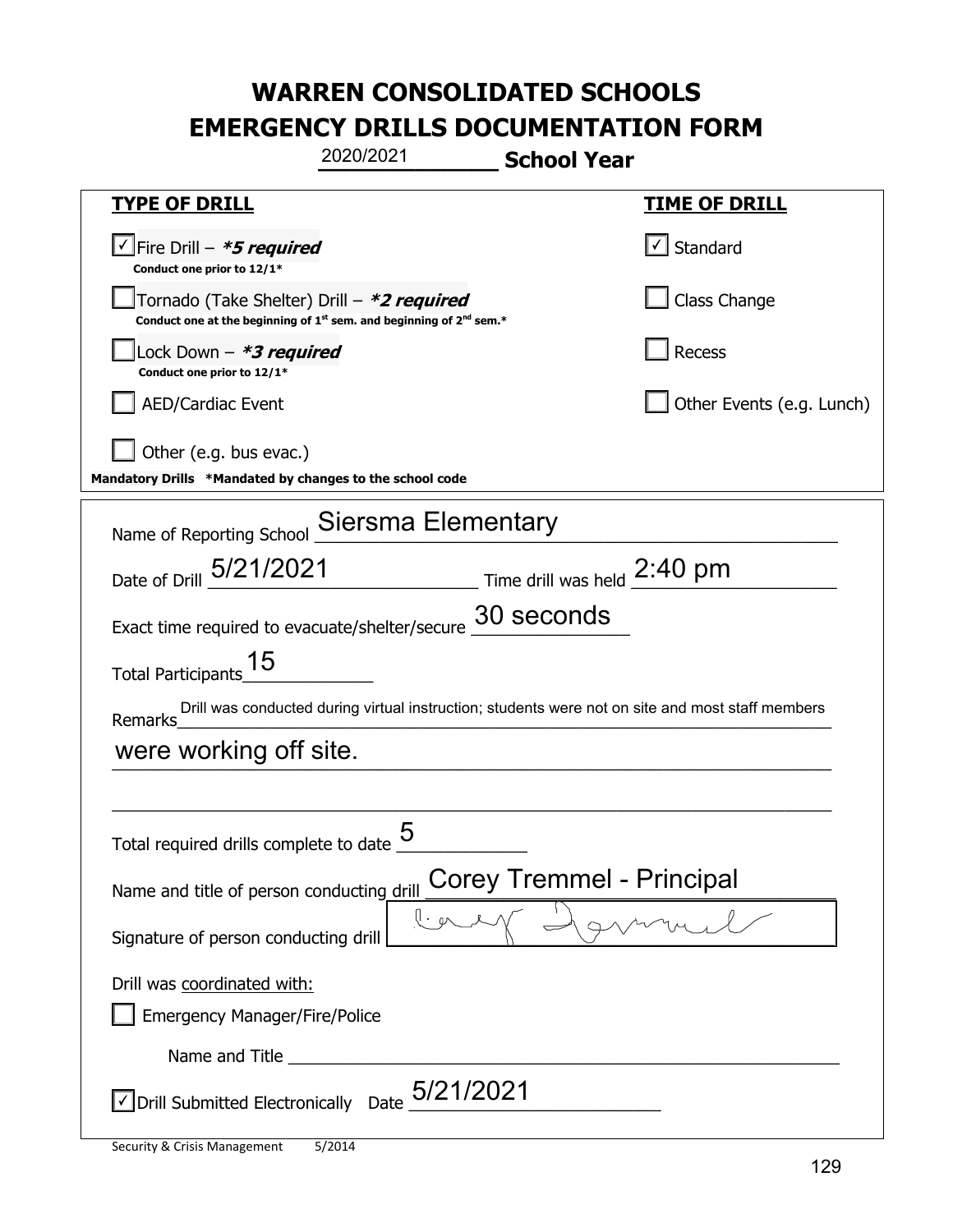|                                                                                    | 2021-2022                                                               | <b>School Year</b>               |                           |
|------------------------------------------------------------------------------------|-------------------------------------------------------------------------|----------------------------------|---------------------------|
| <b>TYPE OF DRILL</b>                                                               |                                                                         |                                  | <u>TIME OF DRILL</u>      |
| Fire Drill - *5 required<br>Conduct one prior to 12/1*                             |                                                                         |                                  | √ Standard                |
| Tornado (Take Shelter) Drill – *2 required                                         | Conduct one at the beginning of $1st$ sem. and beginning of $2nd$ sem.* |                                  | Class Change              |
| Lock Down - *3 required<br>Conduct one prior to 12/1*                              |                                                                         |                                  | Recess                    |
| <b>AED/Cardiac Event</b>                                                           |                                                                         |                                  | Other Events (e.g. Lunch) |
| Other (e.g. bus evac.)<br>Mandatory Drills *Mandated by changes to the school code |                                                                         |                                  |                           |
| Name of Reporting School                                                           | Siersma Elementary                                                      |                                  |                           |
| Date of Drill 4/27/2021                                                            |                                                                         | Time drill was held 10:50 am     |                           |
| Exact time required to evacuate/shelter/secure 1 min 30 sec                        |                                                                         |                                  |                           |
| 188<br><b>Total Participants</b>                                                   |                                                                         |                                  |                           |
| Remarks                                                                            |                                                                         |                                  |                           |
|                                                                                    |                                                                         |                                  |                           |
| Total required drills complete to date $\frac{9}{2}$                               | 3                                                                       |                                  |                           |
| Name and title of person conducting drill                                          |                                                                         | <b>Corey Tremmel - Principal</b> |                           |
| Signature of person conducting drill                                               |                                                                         |                                  |                           |
| Drill was coordinated with:<br><b>Emergency Manager/Fire/Police</b>                |                                                                         |                                  |                           |
| Name and Title                                                                     |                                                                         |                                  |                           |
| √ Drill Submitted Electronically                                                   | 4/27/2021<br>Date                                                       |                                  |                           |

t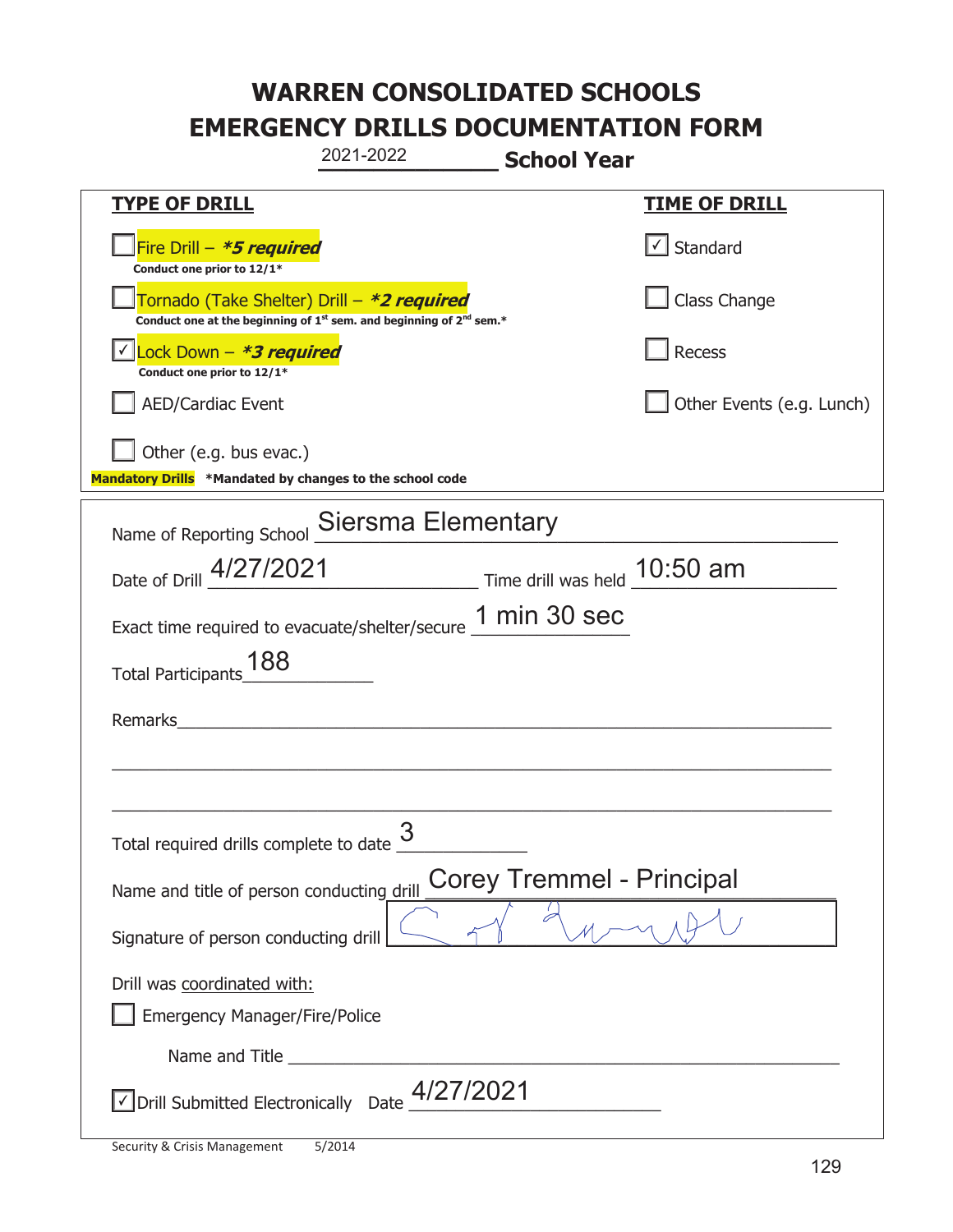|                                                                                    | 2020-2021                                                               | <b>School Year</b>                                   |
|------------------------------------------------------------------------------------|-------------------------------------------------------------------------|------------------------------------------------------|
| <u>TYPE OF DRILL</u>                                                               |                                                                         | <u>TIME OF DRILL</u>                                 |
| V Fire Drill - *5 required<br>Conduct one prior to 12/1*                           |                                                                         | √ Standard                                           |
| Tornado (Take Shelter) Drill – *2 required                                         | Conduct one at the beginning of $1st$ sem. and beginning of $2nd$ sem.* | Class Change                                         |
| Lock Down - *3 required<br>Conduct one prior to 12/1*                              |                                                                         | Recess                                               |
| AED/Cardiac Event                                                                  |                                                                         | Other Events (e.g. Lunch)                            |
| Other (e.g. bus evac.)<br>Mandatory Drills *Mandated by changes to the school code |                                                                         |                                                      |
|                                                                                    | Name of Reporting School Siersma Elementary                             |                                                      |
|                                                                                    |                                                                         | Date of Drill 4/23/2021 Time drill was held 10:30 AM |
|                                                                                    | Exact time required to evacuate/shelter/secure 1 min 37 sec             |                                                      |
| Total Participants_174                                                             |                                                                         |                                                      |
| Remarks                                                                            | <u> 1980 - Jan Stein Berlin, amerikan bisan</u>                         |                                                      |
|                                                                                    |                                                                         |                                                      |
| Total required drills complete to date $\frac{4}{1}$                               |                                                                         |                                                      |
| Name and title of person conducting drill                                          |                                                                         | <b>Corey Tremmel- Principal</b>                      |
| Signature of person conducting drill                                               |                                                                         |                                                      |
| Drill was coordinated with:<br><b>Emergency Manager/Fire/Police</b>                |                                                                         |                                                      |
|                                                                                    |                                                                         |                                                      |
| √ Drill Submitted Electronically Date                                              | 4/23/2021                                                               |                                                      |

t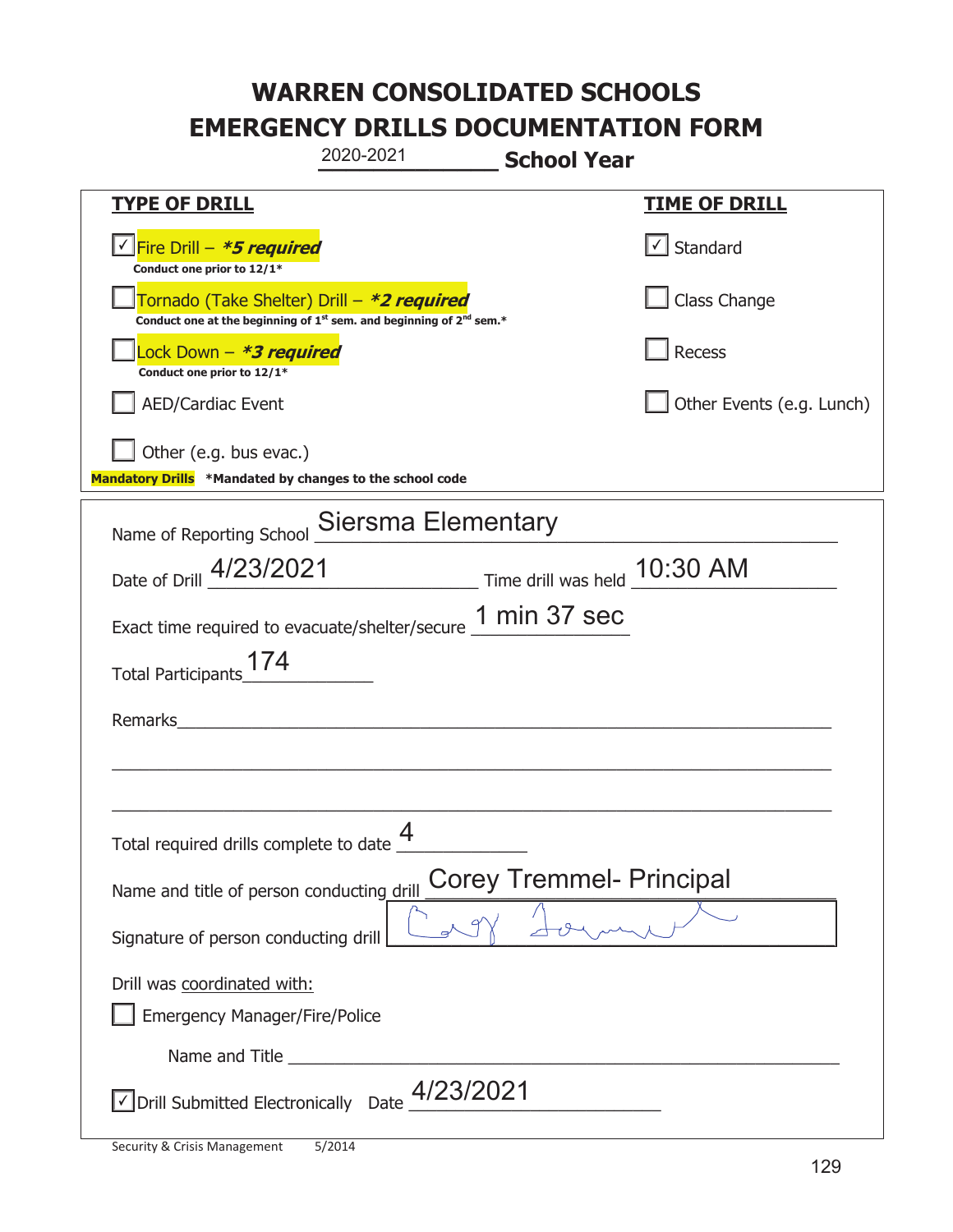| 2020/21                                                                                                               | <b>School Year</b>                                                   |
|-----------------------------------------------------------------------------------------------------------------------|----------------------------------------------------------------------|
| <b>TYPE OF DRILL</b>                                                                                                  | <u>TIME OF DRILL</u>                                                 |
| Fire Drill - *5 required<br>Conduct one prior to 12/1*                                                                | $\cup$ Standard                                                      |
| Tornado (Take Shelter) Drill – *2 required<br>Conduct one at the beginning of $1st$ sem. and beginning of $2nd$ sem.* | Class Change                                                         |
| Lock Down - *3 required<br>Conduct one prior to 12/1*                                                                 | Recess                                                               |
| <b>AED/Cardiac Event</b>                                                                                              | Other Events (e.g. Lunch)                                            |
| Other (e.g. bus evac.)<br>Mandatory Drills *Mandated by changes to the school code                                    |                                                                      |
| Name of Reporting School Siersma Elementary                                                                           |                                                                      |
| Date of Drill 3/30/2021 Time drill was held 10:00 AM                                                                  |                                                                      |
| Exact time required to evacuate/shelter/secure _________________________________                                      |                                                                      |
| 203<br><b>Total Participants</b>                                                                                      |                                                                      |
| Remarks                                                                                                               | Exact time to evacuate was difficult to determine as choices varied. |
|                                                                                                                       |                                                                      |
|                                                                                                                       |                                                                      |
| Total required drills complete to date $\frac{2}{3}$                                                                  |                                                                      |
| Name and title of person conducting drill                                                                             | <b>Corey Tremmel</b>                                                 |
| Signature of person conducting drill                                                                                  |                                                                      |
| Drill was coordinated with:                                                                                           |                                                                      |
| <b>Emergency Manager/Fire/Police</b>                                                                                  |                                                                      |
|                                                                                                                       |                                                                      |
| √ Drill Submitted Electronically Date                                                                                 | 3/30/2021                                                            |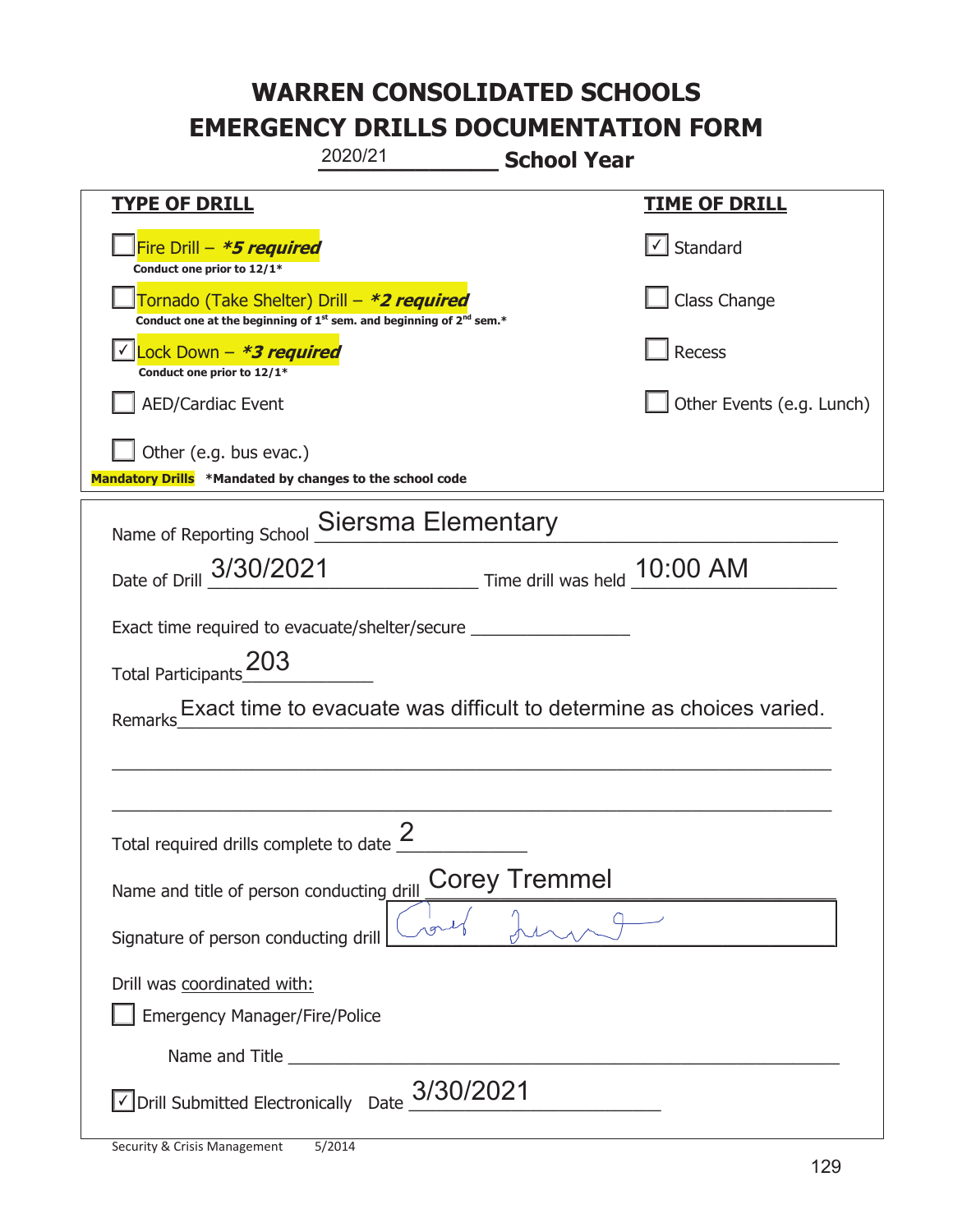| 2020/2021                                                                                                                                 | <b>School Year</b>                                          |  |  |
|-------------------------------------------------------------------------------------------------------------------------------------------|-------------------------------------------------------------|--|--|
| <b>TYPE OF DRILL</b>                                                                                                                      | <u>TIME OF DRILL</u>                                        |  |  |
| Fire Drill - *5 required<br>Conduct one prior to 12/1*                                                                                    | $\cup$ Standard                                             |  |  |
| Tornado (Take Shelter) Drill - *2 required<br>Conduct one at the beginning of 1 <sup>st</sup> sem. and beginning of 2 <sup>nd</sup> sem.* | Class Change                                                |  |  |
| Lock Down – <b>*<i>3 required</i></b><br>Conduct one prior to 12/1*                                                                       | Recess                                                      |  |  |
| <b>AED/Cardiac Event</b>                                                                                                                  | Other Events (e.g. Lunch)                                   |  |  |
| Other (e.g. bus evac.)<br>Mandatory Drills *Mandated by changes to the school code                                                        |                                                             |  |  |
| Name of Reporting School Siersma Elementary                                                                                               |                                                             |  |  |
| Date of Drill 3/24/2021                                                                                                                   | Time drill was held 12:15 PM                                |  |  |
| Exact time required to evacuate/shelter/secure $\underline{\hspace{1em} 1\hspace{1em} min}$                                               |                                                             |  |  |
| <b>ZO</b><br>Total Participants                                                                                                           |                                                             |  |  |
| <b>Remarks</b>                                                                                                                            | Non face-to-face instructional day; no students were in the |  |  |
| building.                                                                                                                                 |                                                             |  |  |
|                                                                                                                                           |                                                             |  |  |
| Total required drills complete to date $\frac{2}{3}$                                                                                      |                                                             |  |  |
| <b>Corey Tremmel</b><br>Name and title of person conducting drill                                                                         |                                                             |  |  |
| Signature of person conducting drill                                                                                                      |                                                             |  |  |
| Drill was coordinated with:                                                                                                               |                                                             |  |  |
| <b>Emergency Manager/Fire/Police</b>                                                                                                      |                                                             |  |  |
|                                                                                                                                           |                                                             |  |  |
| $\vee$ Drill Submitted Electronically Date $3/24/2021$                                                                                    |                                                             |  |  |

T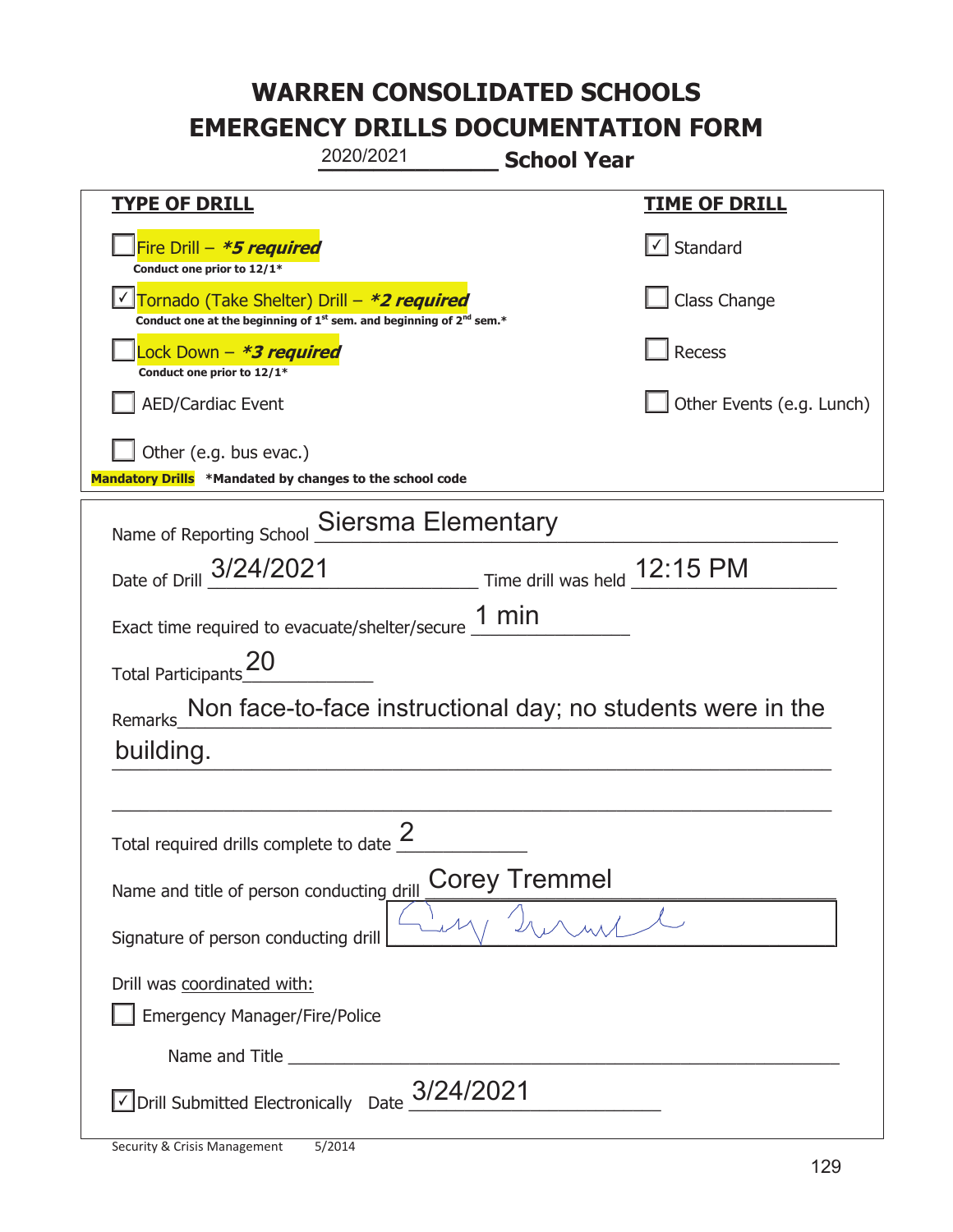| 2020-2021                                                                                                                                 | <b>School Year</b>                                                          |
|-------------------------------------------------------------------------------------------------------------------------------------------|-----------------------------------------------------------------------------|
| <b>TYPE OF DRILL</b>                                                                                                                      | <u>TIME OF DRILL</u>                                                        |
| Fire Drill - *5 required<br>Conduct one prior to 12/1*                                                                                    | $\vert \cdot \vert$ Standard                                                |
| Tornado (Take Shelter) Drill – *2 required<br>Conduct one at the beginning of 1 <sup>st</sup> sem. and beginning of 2 <sup>nd</sup> sem.* | Class Change                                                                |
| Lock Down - *3 required<br>Conduct one prior to 12/1*                                                                                     | Recess                                                                      |
| <b>AED/Cardiac Event</b>                                                                                                                  | Other Events (e.g. Lunch)                                                   |
| Other (e.g. bus evac.)<br>Mandatory Drills *Mandated by changes to the school code                                                        |                                                                             |
| Name of Reporting School Siersma Elementary                                                                                               |                                                                             |
| Date of Drill 1/12/2021 Time drill was held 2:30 PM                                                                                       |                                                                             |
| Exact time required to evacuate/shelter/secure 1 minute                                                                                   |                                                                             |
| Total Participants_13                                                                                                                     |                                                                             |
| <b>Remarks</b>                                                                                                                            | This drill was conducted during our virtual learning window. We had minimal |
| staff on-site and there were not any students in the building.                                                                            |                                                                             |
| Drill was conducted by secretary and custodian; administrator was in quarantine off site.                                                 |                                                                             |
| Total required drills complete to date $\frac{2}{3}$                                                                                      |                                                                             |
| Name and title of person conducting drill                                                                                                 | <b>Margaret Pantalone</b>                                                   |
| Signature of person conducting drill                                                                                                      |                                                                             |
| Drill was coordinated with:                                                                                                               |                                                                             |
| <b>Emergency Manager/Fire/Police</b>                                                                                                      |                                                                             |
|                                                                                                                                           |                                                                             |
|                                                                                                                                           |                                                                             |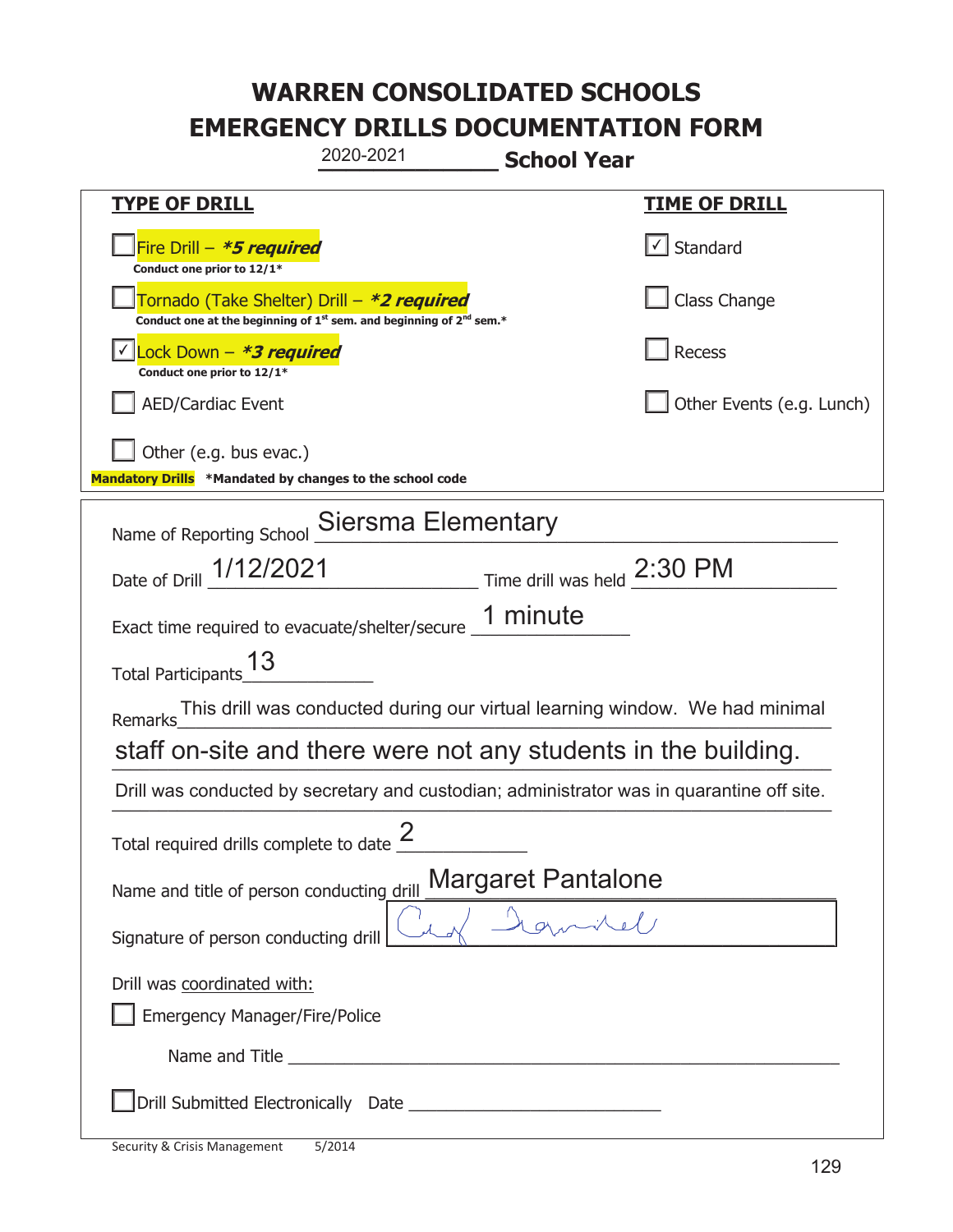| 20/21<br><b>School Year</b>                                                                                                               |                           |  |
|-------------------------------------------------------------------------------------------------------------------------------------------|---------------------------|--|
| <b>TYPE OF DRILL</b>                                                                                                                      | <u>TIME OF DRILL</u>      |  |
| Fire Drill - <b>*5 required</b><br>Conduct one prior to 12/1*                                                                             | $\cup$ Standard           |  |
| Tornado (Take Shelter) Drill - *2 required<br>Conduct one at the beginning of 1 <sup>st</sup> sem. and beginning of 2 <sup>nd</sup> sem.* | Class Change              |  |
| Lock Down – <b>*<i>3 required</i></b><br>Conduct one prior to 12/1*                                                                       | Recess                    |  |
| <b>AED/Cardiac Event</b>                                                                                                                  | Other Events (e.g. Lunch) |  |
| Other (e.g. bus evac.)<br>Mandatory Drills *Mandated by changes to the school code                                                        |                           |  |
| Name of Reporting School Siersma Elementary                                                                                               |                           |  |
| Date of Drill 1/08/2021 Time drill was held 9:15                                                                                          |                           |  |
| Exact time required to evacuate/shelter/secure $\frac{30}{2}$ Secs                                                                        |                           |  |
| Total Participants_5                                                                                                                      |                           |  |
| Drill was conducted during remote learning; minimal staff were on site.<br>Remarks                                                        |                           |  |
|                                                                                                                                           |                           |  |
|                                                                                                                                           |                           |  |
| 1<br>Total required drills complete to date _                                                                                             |                           |  |
| <b>Corey Tremmel - Principal</b><br>Name and title of person conducting drill                                                             |                           |  |
| Signature of person conducting drill                                                                                                      |                           |  |
| Drill was coordinated with:                                                                                                               |                           |  |
| Emergency Manager/Fire/Police                                                                                                             |                           |  |
|                                                                                                                                           |                           |  |
|                                                                                                                                           |                           |  |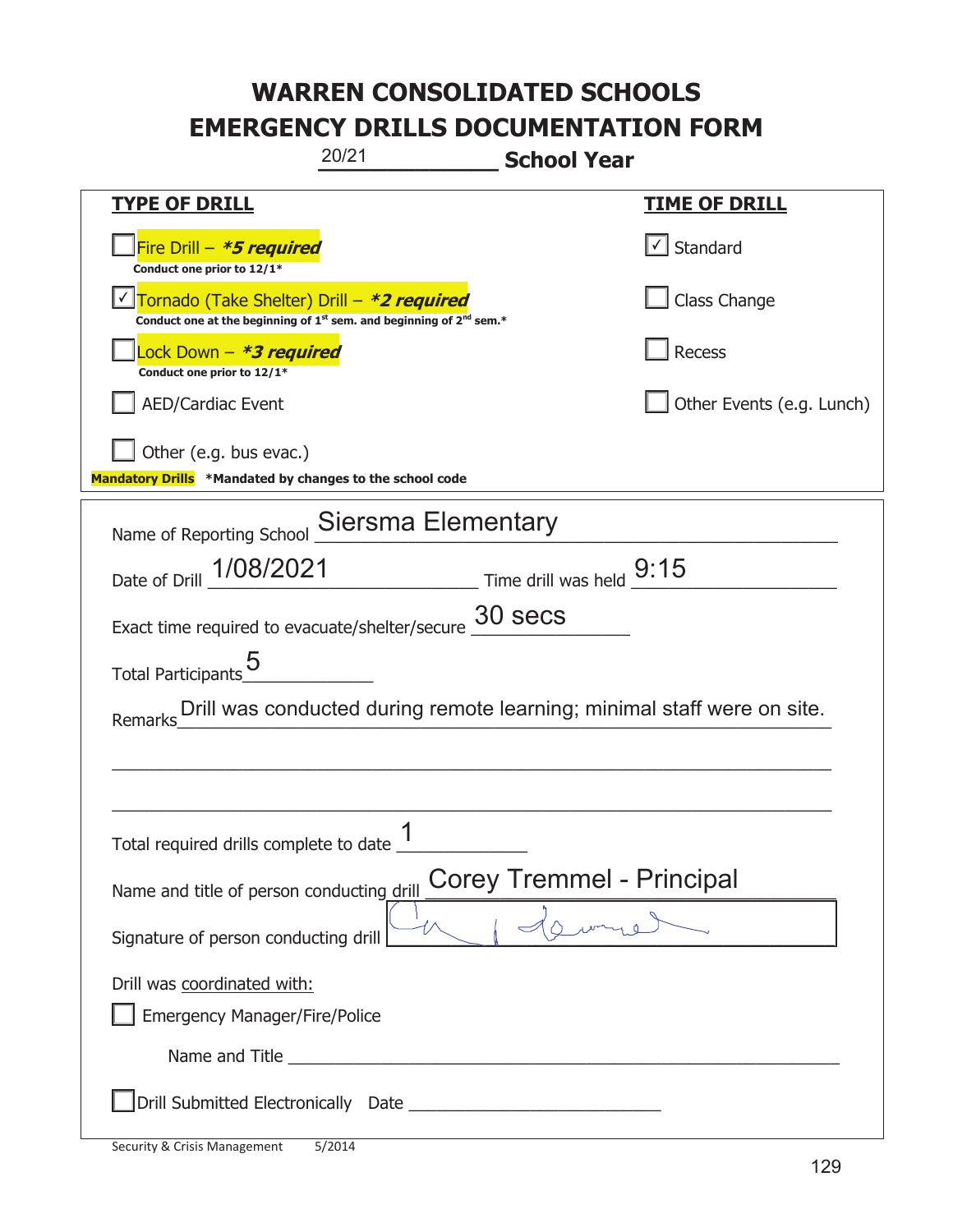| 20/21                                                                                                                        | <b>School Year</b>                                            |  |  |  |
|------------------------------------------------------------------------------------------------------------------------------|---------------------------------------------------------------|--|--|--|
| <b>TYPE OF DRILL</b>                                                                                                         | <b>TIME OF DRILL</b>                                          |  |  |  |
| Fire Drill - *5 required<br>Conduct one prior to 12/1*                                                                       | Standard                                                      |  |  |  |
| Tornado (Take Shelter) Drill – *2 required<br>Conduct one at the beginning of $1^{st}$ sem. and beginning of $2^{nd}$ sem.*  | Class Change                                                  |  |  |  |
| Lock Down - <b>*3 required</b><br>Conduct one prior to 12/1*                                                                 | <b>Recess</b>                                                 |  |  |  |
| <b>AED/Cardiac Event</b>                                                                                                     | Other Events (e.g. Lunch)                                     |  |  |  |
| Other (e.g. bus evac.)<br>Mandatory Drills *Mandated by changes to the school code                                           |                                                               |  |  |  |
| Name of Reporting School Siersma Elementary                                                                                  |                                                               |  |  |  |
| Date of Drill 11/17/20                                                                                                       | $\frac{1}{2}$ Time drill was held $\frac{2:30 \text{ PM}}{4}$ |  |  |  |
| Exact time required to evacuate/shelter/secure $\underline{\hspace{1em} n/a}$                                                |                                                               |  |  |  |
| Total Participants <sup>36</sup>                                                                                             |                                                               |  |  |  |
| There were very limited staff in the building and only 12 students; not all evacuated, decisions were made<br><b>Remarks</b> |                                                               |  |  |  |
| on location of ALICE drill cone.                                                                                             |                                                               |  |  |  |
|                                                                                                                              |                                                               |  |  |  |
| 1<br>Total required drills complete to date _                                                                                |                                                               |  |  |  |
| <b>Corey Tremmel - Principal</b><br>Name and title of person conducting drill                                                |                                                               |  |  |  |
| Signature of person conducting drill                                                                                         |                                                               |  |  |  |
| Drill was coordinated with:                                                                                                  |                                                               |  |  |  |
| <b>Emergency Manager/Fire/Police</b>                                                                                         |                                                               |  |  |  |
|                                                                                                                              |                                                               |  |  |  |
|                                                                                                                              |                                                               |  |  |  |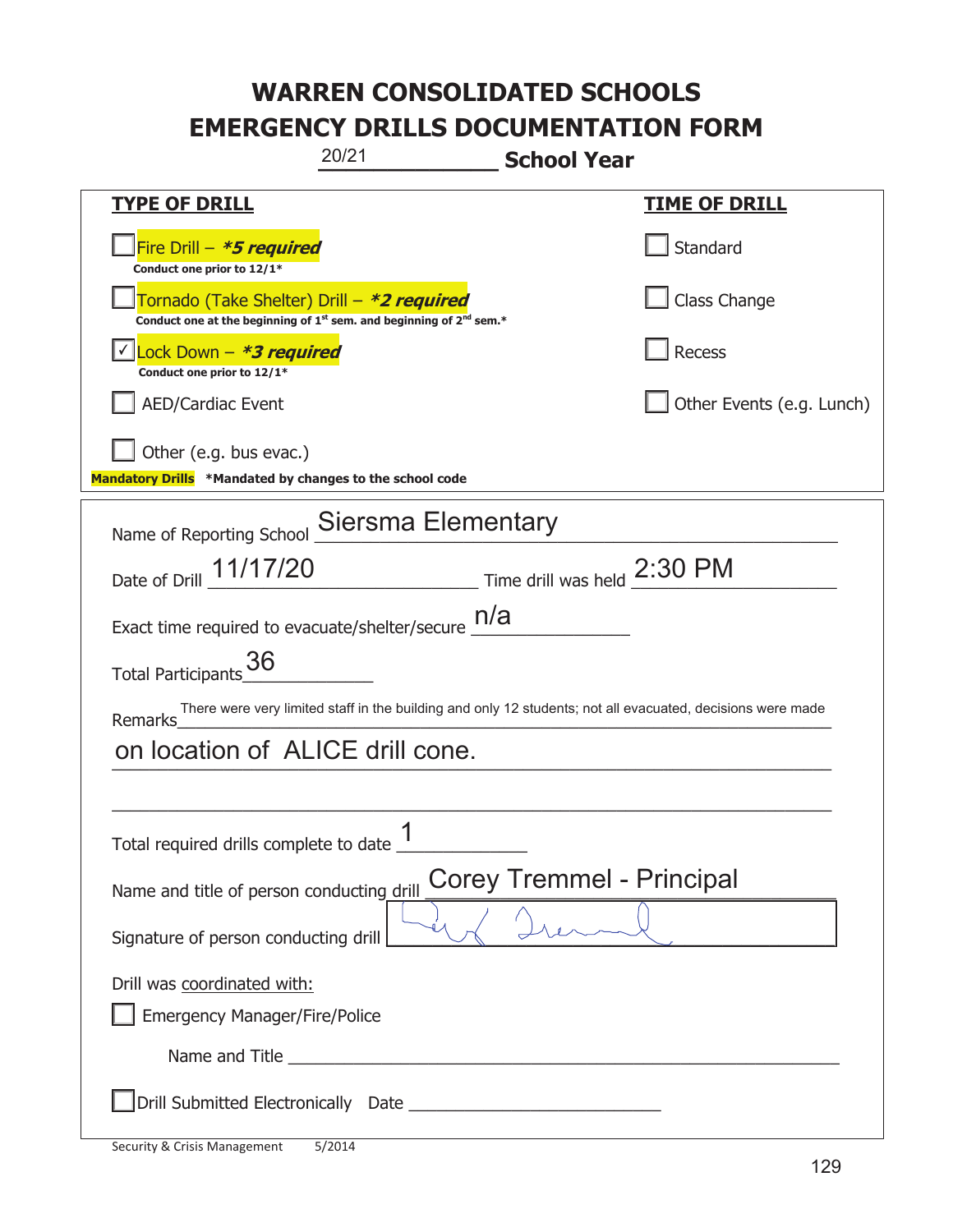| 2020/2021                                                                                                                                 | <b>School Year</b>                                                                                  |
|-------------------------------------------------------------------------------------------------------------------------------------------|-----------------------------------------------------------------------------------------------------|
| <b>TYPE OF DRILL</b>                                                                                                                      | <u>TIME OF DRILL</u>                                                                                |
| <u>√ <mark>Fire Drill – <i>*<b>5 required</b></i></mark></u><br>Conduct one prior to 12/1*                                                | $\cup$ Standard                                                                                     |
| Tornado (Take Shelter) Drill – *2 required<br>Conduct one at the beginning of 1 <sup>st</sup> sem. and beginning of 2 <sup>nd</sup> sem.* | Class Change                                                                                        |
| Lock Down – <b>*3 required</b><br>Conduct one prior to 12/1*                                                                              | <b>Recess</b>                                                                                       |
| <b>AED/Cardiac Event</b>                                                                                                                  | Other Events (e.g. Lunch)                                                                           |
| Other (e.g. bus evac.)<br>Mandatory Drills *Mandated by changes to the school code                                                        |                                                                                                     |
| Name of Reporting School Siersma Elementary                                                                                               |                                                                                                     |
| Date of Drill 11/5/2020 Time drill was held 3:45 PM                                                                                       |                                                                                                     |
| Exact time required to evacuate/shelter/secure : 30 Sec                                                                                   |                                                                                                     |
| 15<br><b>Total Participants</b>                                                                                                           |                                                                                                     |
| Remarks                                                                                                                                   | We are still operating in a remote learning environment; minimal staff in building and no students. |
|                                                                                                                                           |                                                                                                     |
|                                                                                                                                           |                                                                                                     |
| Total required drills complete to date $\frac{3}{2}$                                                                                      |                                                                                                     |
| Name and title of person conducting drill                                                                                                 | <b>Corey Tremmel Principal</b>                                                                      |
| Signature of person conducting drill                                                                                                      |                                                                                                     |
| Drill was coordinated with:                                                                                                               |                                                                                                     |
| Emergency Manager/Fire/Police                                                                                                             |                                                                                                     |
|                                                                                                                                           |                                                                                                     |
| √ Drill Submitted Electronically Date                                                                                                     | 11/5/2020                                                                                           |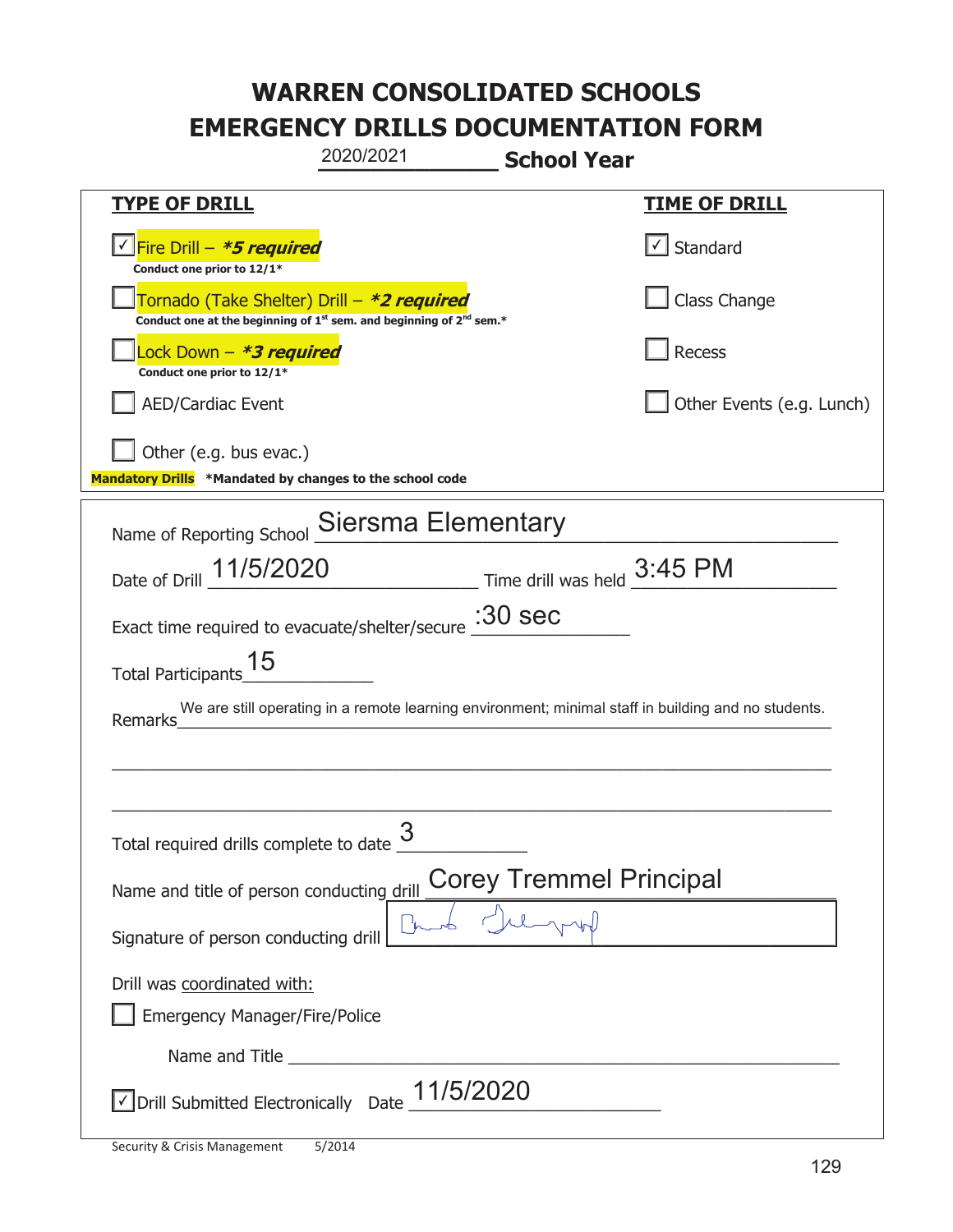|                                                                                    | 2020-2021                                                                     | <b>School Year</b>               |                           |
|------------------------------------------------------------------------------------|-------------------------------------------------------------------------------|----------------------------------|---------------------------|
| <b>TYPE OF DRILL</b>                                                               |                                                                               |                                  | <u>TIME OF DRILL</u>      |
| Fire Drill - *5 required<br>Conduct one prior to 12/1*                             |                                                                               |                                  | Standard                  |
| Tornado (Take Shelter) Drill – *2 required                                         | Conduct one at the beginning of $1^{st}$ sem. and beginning of $2^{nd}$ sem.* |                                  | Class Change              |
| Lock Down – <i>*<b>3 required</b></i><br>Conduct one prior to 12/1*                |                                                                               |                                  | Recess                    |
| <b>AED/Cardiac Event</b>                                                           |                                                                               |                                  | Other Events (e.g. Lunch) |
| Other (e.g. bus evac.)<br>Mandatory Drills *Mandated by changes to the school code |                                                                               |                                  |                           |
| Name of Reporting School                                                           | Siersma Elementary                                                            |                                  |                           |
| Date of Drill _ 10/6/2020                                                          |                                                                               | Time drill was held 12:15 PM     |                           |
| Exact time required to evacuate/shelter/secure 20 seconds                          |                                                                               |                                  |                           |
| 35<br><b>Total Participants</b>                                                    |                                                                               |                                  |                           |
| Remarks                                                                            | Drill was conducted during remote leanring.                                   |                                  |                           |
|                                                                                    |                                                                               |                                  |                           |
|                                                                                    |                                                                               |                                  |                           |
| Total required drills complete to date $\frac{2}{3}$                               |                                                                               |                                  |                           |
| Name and title of person conducting drill                                          |                                                                               | <b>Corey Tremmel - Principal</b> |                           |
| Signature of person conducting drill                                               |                                                                               |                                  |                           |
| Drill was coordinated with:<br><b>Emergency Manager/Fire/Police</b>                |                                                                               |                                  |                           |
|                                                                                    |                                                                               |                                  |                           |
| √ Drill Submitted Electronically Date                                              | 10/6/2020                                                                     |                                  |                           |

t